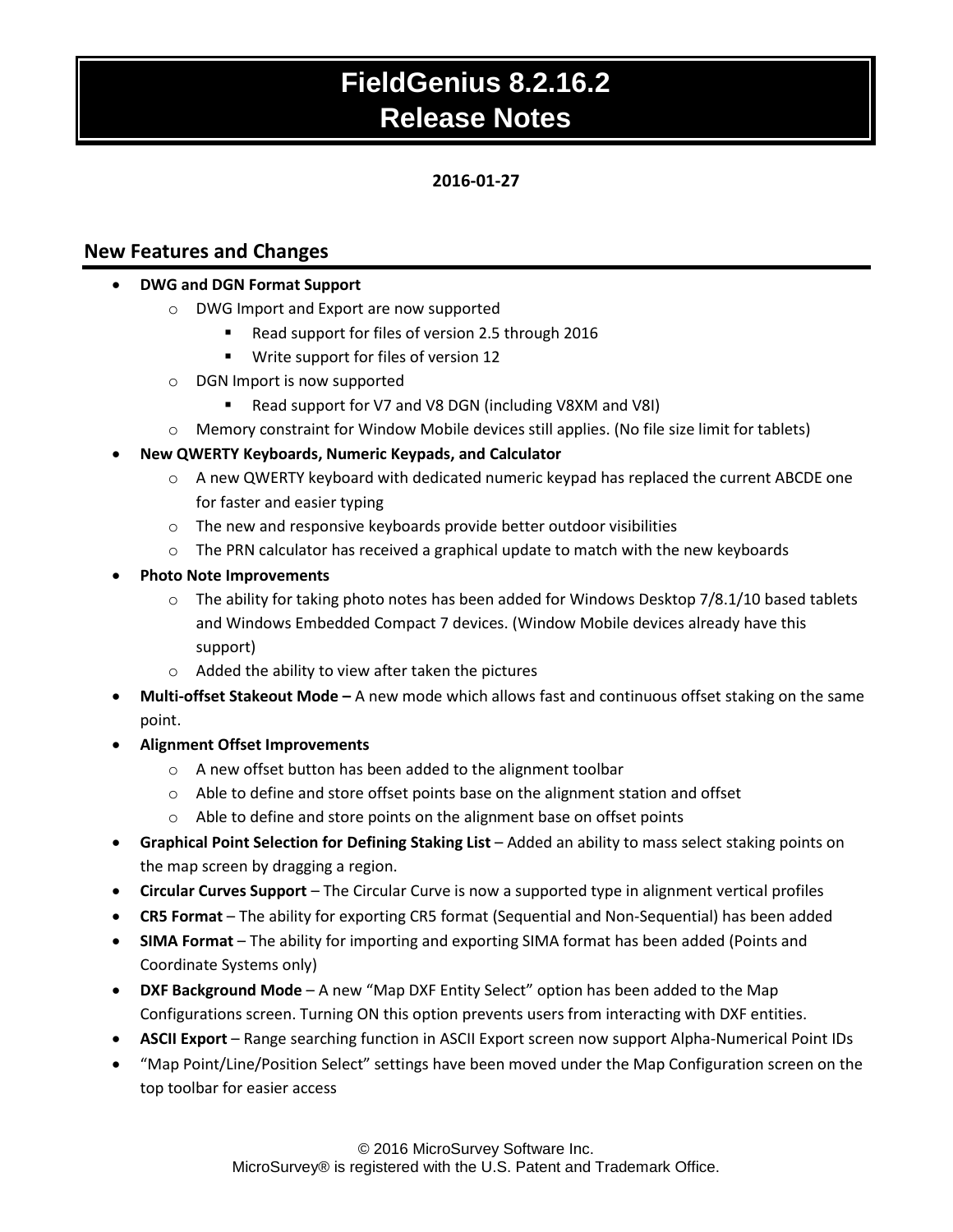- The buttons for Staking List and the toggle for Use List have been redesigned to align with other similar functions.
- The build-in File Browser for Windows CE devices has received performance improvements
- Improved the consistency of displaying cut/fill information related to alignments
- The Raw file statistics notes now include tilt compensation indicators
- The Electronic Bubble function has been added as one of the keyboard shortcut options
- The ability for using Unicode characters as project names has been temporarily disabled
- Improved error handling for long range Bluetooth connection
- Fine-tuned point/line selection radius
- Various icons throughout the program have been updated
- Various wordings in the Import/Export menu should now be more consistent

### **Hardware Specific Updates**

**ComNav**

T300 – Added the support for Lefebure NTRIP Client

- **DT-Research** DT391GS (Trimble) – Added support for Trimble BD910/BD930 variant of DT391GS GNSS tablets
- **Geo-FENNEL** FGS1 – Added the support for Lefebure NTRIP Client

#### **GENEQ**

SXPro RTK – Added support for SXPad RTK Data Collectors SXPro GNSS – Added support for SXPro GNSS Data Collectors

#### **GeoMax**

Zenith 10/20 – Added support for the RTCM3.2 MSM correction type and removed NovAtelX Zenith 25/25Pro – Added 10Hz and 20Hz logging rate Zenith 35 – Improved Dynamic DNS functionalities Zipp20 – Improved compensator error handling Zipp20/Zoom90 – Improved EDM error handling Zipp20/Zoom90 – The Face Left/Right toggle in Level Instrument screen should function now

**FOIF**

A30 – Improved tilt compensation accuracy and reliability

#### **Hi-Target**

V90 – Added support for V90 GNSS receivers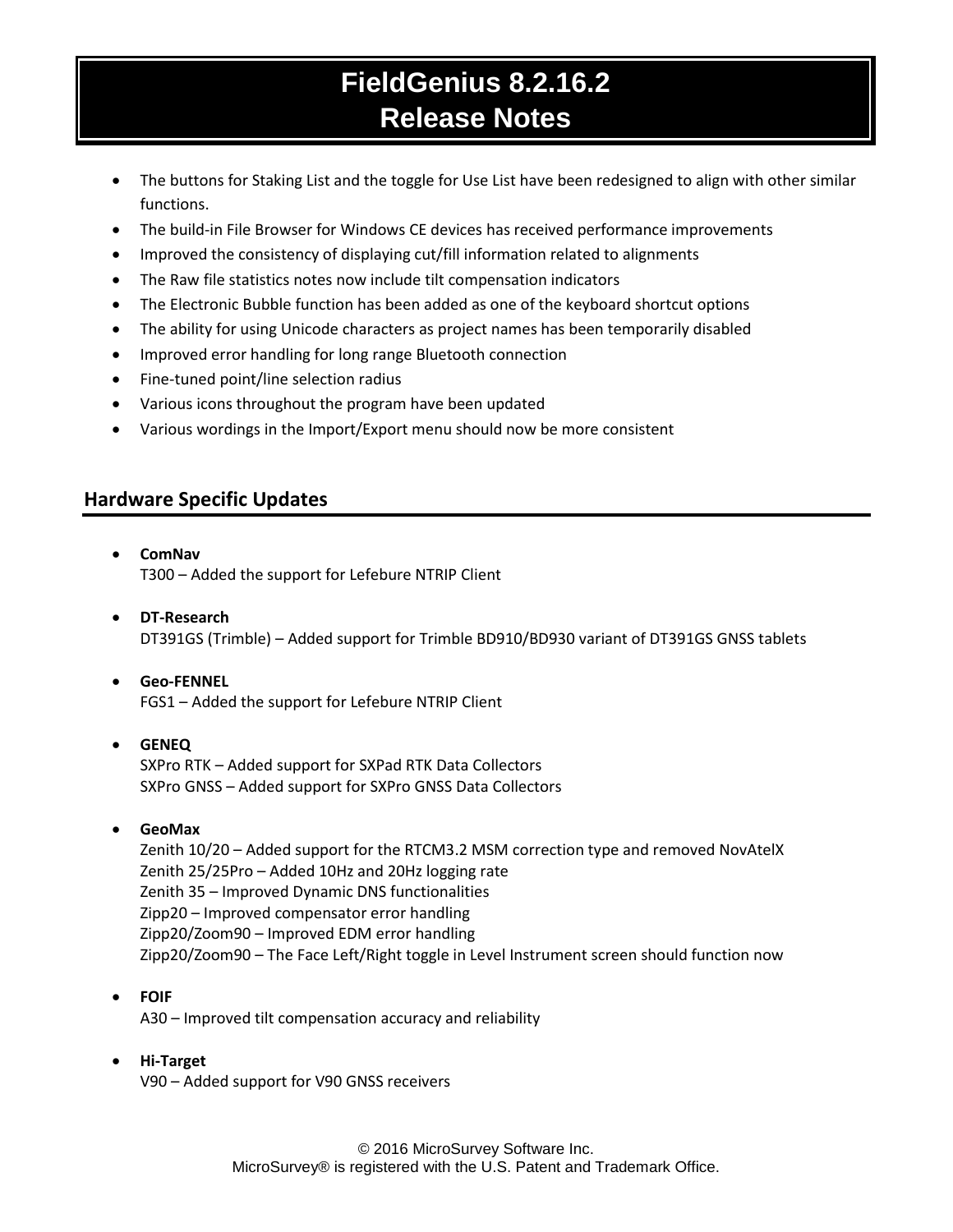### **Leica**

CS15 – Fixed a screen glitch issue during local transformation CS20 – Added BT PAN "Shared" option for sending RTK correction directly to GNSS receivers CS20 – The translate function should not cause invalid point coordinates anymore CS20/CS35 – Photo note has been enabled on these devices CS35 – Keypad response time has been greatly improved

#### **Linertec** LGN-200S – Added support for LGN-200S GNSS receivers

 **Navcom** SF-3040 – Added SBAS support for SF-3040 GNSS receivers

 **PENTAX** G5100T – Added support for G5100T GNSS receivers

### **Panasonic**

FZ-G1 – Keypad response time has been greatly improved

### **South**

Galaxy G6 – Added support for Galaxy G6 GNSS receivers Galaxy G1 – Improved tilt compensation accuracy and reliability S720/S750/S760 – Added support for a new generation of S720/S750/S760 series of data collectors NTS-370R10 – The onboard application should now properly initiate auto-connection

### **Stonex**

S8 Plus – The driver for S8 Plus has received significant updates S9III Plus – The driver for S9III Plus has received significant updates S10 – Updated the driver to support internal compass in newer firmware (151016 or later) S10 – Improved tilt compensation accuracy and reliability R2W Plus – Fixed an issue with setting up plate angles

 **Winmate** S430T (Win CE6.0) – Added support for S430T (Win CE6.0) series of data collectors

## **Coordinate Systems and Geoids**

- **Various Geoids and Grid Shift files have been added, check Help Desk at MicroSurvey.com for details.**
- Projection parameters for Malaysian GDM2000 Cassini coordinate system have been updated.